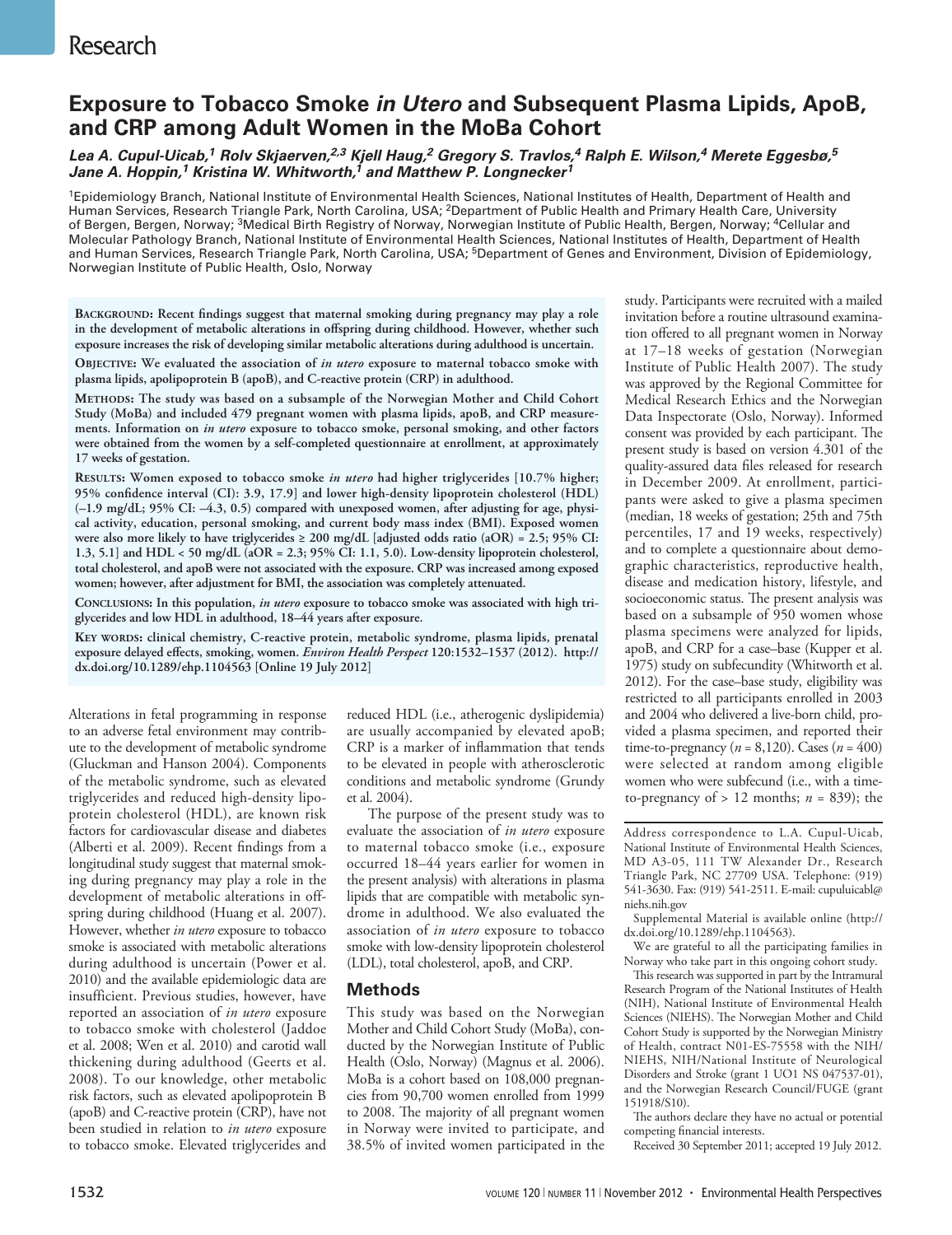*Assessment of* **in utero** *tobacco smoke*. Women's exposure to tobacco smoke *in utero* was ascertained on the baseline questionnaire. Women were asked "Did your mother smoke when she was pregnant with you?" Those who answered "yes" were classified as having been exposed to tobacco smoke *in utero*; those who responded "no" were considered unexposed. For women who participated with more than one pregnancy in the MoBa cohort, the consistency of answers across pregnancies was verified. In general, if the woman gave two different answers in two consecutive pregnancies (e.g., yes/no; no/yes; no/don't know; yes/don't know), the response was considered inconsistent, and the subject was excluded from the analysis. However, if the first answer was "Don't know" and later she gave a different answer (yes or no), we used the latter under the assumption that the woman had asked her mother about her exposure *in utero*. Analyses of data from the MoBa cohort support the validity and reproducibility of self-reported *in utero* exposure to tobacco smoke among MoBa participants (Cupul-Uicab et al. 2011a, 2011b). Women were not asked about cigarette smoke exposure during childhood.

*Plasma measurements*. At enrollment, women provided a nonfasting blood specimen collected in EDTA tubes; the samples were shipped at ambient temperature from the collection site to Oslo where plasma was extracted and stored at –80° C (the majority of the samples were received the day after collection) (Ronningen et al. 2006). For the present study, we used the plasma specimens provided by the women at enrollment. Although some women participated with multiple pregnancies in MoBa, women could contribute with only one pregnancy in the present analysis. Triglycerides, total cholesterol, apoB, CRP, HDL, and LDL were determined in plasma specimens with an Olympus AU400e Clinical Chemistry Analyzer (Olympus America Inc., Irvin, TX, USA) using reagents for triglycerides and cholesterol from Beckman Coulter (Brea, CA, USA) and reagents for the others from Genzyme Diagnostics (Framingham, MA, USA). Quantitative measurement of LDL was done with a direct enzymatic method (N-geneous® LDL-ST cholesterol reagent). CRP was expressed in milligrams per liter and the other clinical chemistries were expressed in milligrams per deciliter. The within- and between-batch coefficients of variation (CV) of the analytical method were < 5% for all clinical chemistries, except for the between-batch CV for triglycerides (CV 6.3%).

*Statistical analysis*. For the present analysis, women from the case–base study (*n* = 950) were excluded if they had missing data on body mass index (BMI), education, or clinical chemistries  $(n = 8)$ . In addition, women were excluded if, for *in utero* tobacco smoke, there was unknown exposure  $(n = 112)$  or inconsistent answers (*n* = 7) (see above). After all the exclusions, a total of 823 women were included in the analysis (base sample,  $n = 479$ ).

The associations of *in utero* exposure to tobacco smoke with levels of triglycerides, HDL, LDL, total cholesterol, apoB, and CRP were assessed separately. The main analysis was restricted to women from the base sample (selected without regard to subfecundity status). We also conducted an analysis that included all women from the MoBa subsample using weighted linear regression to account for the case–base sampling (Richardson et al. 2007). The weights were the inverse of the sampling probabilities for the original case– base study. Triglycerides and CRP had skewed distributions and therefore were naturallogarithm transformed before modeling; their corresponding coefficients represent the percent difference in geometric mean values for the exposed compared with the unexposed groups. For some of the outcomes, we also assessed whether clinically relevant alterations in levels were associated with *in utero* exposure to tobacco smoke using logistic regression. We used previously recommended cut points to define high triglycerides ( $\geq 200 \text{ mg/dL}$ ), low HDL (< 50 mg/dL for females), high total cholesterol ( $\geq 240$  mg/dL), and high CRP (≥ 8 mg/L) levels [National Cholesterol Education Program (NCEP) 2001; Pitiphat et al. 2005].

All models included *in utero* tobacco smoke as the main exposure and were adjusted for woman's age (years), education  $($ ≤ high school vs. > high school), and physical activity [times a week that the woman was engaged in activities such as brisk walking, running/ jogging/orienteering, bicycling, gymnastics, aerobics, dancing, skiing, or swimming (none,  $<$  4, or  $\geq$  4 times a week)]. We use directed acyclic graphs (DAGs) to select this set of *a priori* variables (Greenland et al. 1999). Although the minimal sufficient set of variables to adjust for confounding did not include education, we choose to adjust for each participant's education as a proxy indicator of her mother's education and socioeconomic status [see Supplemental Material, Figure S1 (http://dx.doi.org/10.1289/ehp.1104563)]. Participants' individual annual income was not selected *a priori* because of its correlation with education (Spearman  $r = 0.43$ ,  $p < 0.01$ ) and because the exposure and outcomes had stronger correlations with education than with income. Information on the education, socioeconomic status, and lifestyle habits of participants' mothers was not ascertained in MoBa. Additional variables that were associated with at least one of the outcomes in bivariate

analyses ( $p \leq 0.20$ ) were assessed as potential confounders [i.e., income, parity, and alcohol consumption (no, yes)] using the change in estimate method, starting with all variables in the models with deletion of one by one in a stepwise manner (Greenland 1989). None of the tested variables caused a change  $\geq 10\%$  in the coefficient for *in utero* smoking, thus we did not adjust for them. Participants' personal smoking, BMI [weight (in kilograms) ÷ height (in meters squared)], and birth weight (in kilograms) were potential intermediate variables that were included in selected models. BMI was entered as a continuous variable in the models because the results were comparable to those obtained using four categories. The effect of adjusting for birth weight was evaluated among the subset of women born in 1967 or later [when the Medical Birth Registry of Norway (Bergen, Norway) was established] with available birth weight [88.8% of 752 (89% of 446 for the base sample)]. Multiplicative interactions of *in utero* exposure to tobacco smoke (yes/no) with personal smoking (yes/no), BMI, and birth weight were tested in linear regression models but are not presented because the *p*-values for all interaction terms were > 0.15. We also estimated associations of *in utero* exposure to tobacco smoke (yes/no) with the outcomes in the absence or presence of overweight and obesity (BMI <  $25$  and  $\geq 25$  kg/m<sup>2</sup>, respectively) to assess departures from additive effects (Hosmer and Lemeshow 1992). However, numbers were too sparse to conduct similar analyses for smoking and birth weight.

We conducted a number of sensitivity analyses to assess the robustness of our results. We added the participant's individual income to models in addition to education because adjusting for both variables might be a more effective means of reducing confounding due to socioeconomic disadvantages throughout the participant's life. We also estimated associations adjusted for age and physical activity only, the minimal sufficient set of covariates based on the DAG. Because lipid levels can vary throughout pregnancy (Vahratian et al. 2010) and plasma specimens were not provided at the same week of gestation for all women, the models were further adjusted for gestational week at blood draw.

In additional sensitivity analysis, multiple imputation by chained equations (van Buuren et al. 1999) was performed in the complete sample (i.e., 950 subjects from the original case–base study) to impute values for any variable with missing data. For the imputation procedure, we included all clinical chemistries (triglycerides and CRP entered as natural logarithm), *in utero* exposure to tobacco smoke, all characteristics listed in Table 1, and BMI before pregnancy, weight and gestational age at birth, year of birth, year of enrollment, and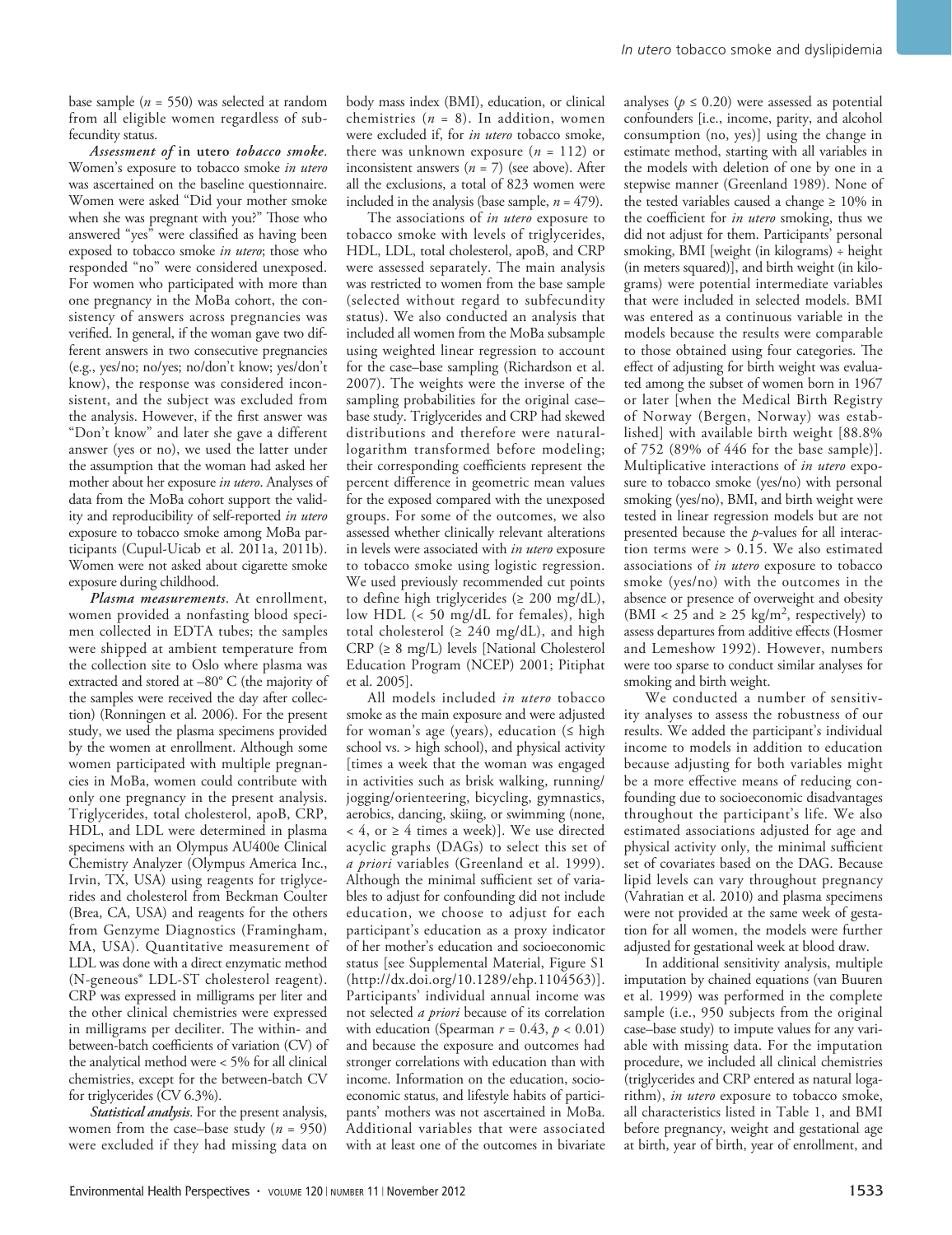age of the participant's mother at delivery. A total of 10 imputed data sets were generated using 20 cycles per imputation (van Buuren et al. 1999), and analyses were repeated using the imputed data. All analyses were done using Stata (Stata Statistical Software, release 10.1; StataCorp, College Station, TX, USA).

## **Results**

The prevalence of *in utero* exposure to tobacco smoke among women in the base sample was > 35% among those with less than a college education, a lower income, a BMI  $\geq 30$ , who smoked more as adults, and who reported no physical activity (Table 1). Exposure prevalences according to participant characteristics were similar among all 823 women (data not shown). Among women from the base sample, 7.9% had high triglycerides, 6.9% had low HDL, 20.3% had high cholesterol, and 22.1% had high CRP, with similar prevalences among subfecund MoBa participants [see Supplemental Material, Table S1

**Table 1.** Characteristics of women from the MoBa base sample at enrollment according to selfreported *in utero* exposure to tobacco smoke.

| Characteristic                       | $n\binom{0}{0}$         | p-Value <sup>a</sup> |
|--------------------------------------|-------------------------|----------------------|
| All women                            | 479 (28.0)              |                      |
| Age (years)                          |                         | 0.07                 |
| < 25                                 | 43 (27.9)               |                      |
| $25 - 29$                            | 183 (34.4)              |                      |
| $30 - 34$                            | 179 (21.8)              |                      |
| $\geq 35$                            | 74 (27.0)               |                      |
| Education<br>< High school           | 32(37.5)                | < 0.01               |
| High school                          | 141 (39.0)              |                      |
| College                              | 214 (22.9)              |                      |
| > College                            | 92 (19.6)               |                      |
| $Income^b$ (\$US)                    |                         | 0.07                 |
| < 30,847                             | 119 (36.1)              |                      |
| 30,847-46,269                        | 200 (27.5)              |                      |
| 46,270-61,693                        | 115 (24.3)              |                      |
| >61,693                              | 45 (17.8)               |                      |
| Parity                               |                         | 0.71                 |
| 0                                    | 207 (26.1)              |                      |
| 1                                    | 186 (29.0)              |                      |
| $\geq$ 2<br>BMI (kq/m <sup>2</sup> ) | 86 (30.2)               |                      |
| < 25.0                               | 253 (22.9)              | < 0.01               |
| 25.0 t0 < 30.0                       | 161 (28.6)              |                      |
| $\geq 30.0$                          | 65 (46.2)               |                      |
| Smoking (cigarettes/day)             |                         | 0.02                 |
| Nonsmoker                            | 378 (25.7)              |                      |
| < 10                                 | 87 (33.3)               |                      |
| $\geq 10$                            | 14 (57.1)               |                      |
| Alcohol drinking                     |                         | 0.77                 |
| No (nondrinker)                      | 362 (27.3)              |                      |
| Yes (drinker)                        | 73 (31.5)               |                      |
| Missing                              | 44 (27.3)               |                      |
| Physical activity (times/week)       |                         | 0.07                 |
| None                                 | 99 (38.4)               |                      |
| < 4.0<br>4.0 to $<$ 7.5              | 261 (26.1)<br>89 (24.7) |                      |
| $\geq 7.5$                           | 30(20.0)                |                      |
|                                      |                         |                      |

*<sup>a</sup>p*-Values are from Pearson's chi-square test comparing exposed and unexposed across categories of each variable. *b*Individual annual income.

(http://dx.doi.org/10.1289/ehp.1104563)]. Compared to subfecund women, those from the base sample tended to be younger, and a higher proportion of them were college educated, had a previous pregnancy, had a BMI of < 25, and were nonsmokers (see Supplemental Material, Table S1). The ranges of lipids, apoB, and CRP measured in our sample (see Supplemental Material, Table S2) were comparable to reference levels for pregnant women in other populations (Klajnbard et al. 2010; Larsson et al. 2008).

Compared with unexposed women, those exposed to tobacco smoke *in utero* had higher median levels of triglycerides and CRP, and lower mean HDL (Table 2). After adjusting for age, physical activity, and education, significant associations with triglycerides [13.4% higher; 95% confidence interval (CI): 6.4, 20.9] and HDL (2.6 mg/dL lower; 95% CI: –5.0, –0.2) remained. Associations with all outcomes were similar after additional adjustment for personal smoking, but were attenuated after adjusting for BMI (Table 3). Average values of LDL, total cholesterol, and apoB tended to be higher among women exposed to tobacco smoke *in utero*, but the estimates were imprecise. The positive association of CRP with exposure to tobacco smoke *in utero* was still evident (though nonsignificant) after adjusting for age, physical activity, and education (16.3% higher in the exposed vs. unexposed women; 95% CI: –2.6, 39.0), but was close to the null after adjusting for BMI (2.7% higher; 95% CI: –12.7, 20.9) (Table 3). When we analyzed the data from all women using weighted linear regression, *in utero* tobacco smoke exposure

remained associated with triglycerides (12.1% higher in the exposed women; 95% CI: 5.5, 19.2), HDL (2.3 mg/dL lower; 95% CI: –4.5, –0.1), and CRP (14.7% higher; 95% CI:  $-1.4$ , 33.5); estimates for LDL (3.3 mg/dL) higher; 95% CI: –2.5, 9.1), total cholesterol (2.3 mg/dL higher; 95% CI: –4.5, 9.1), and apoB (2.9 mg/dL higher; 95% CI: –1.5, 7.2) were similar to those from the base sample. After adjusting for BMI, the estimates were again attenuated, but were consistent with those from the base sample; *in utero* exposure to tobacco smoke remained associated with triglycerides (9.4% higher in the exposed vs. unexposed women; 95% CI: 3.1, 16.1) and HDL (1.7 mg/dL lower; 95% CI: –3.9, 0.6), but not with CRP (2.1% higher; 95% CI: –10.9, 17.1).

Among 397 women in the base sample with known birth weight (Table 4), triglycerides remained higher and HDL lower among exposed compared with unexposed women before and after adjusting for birth weight (in addition to age, education, BMI, personal smoking, and physical activity), and when the analysis was restricted to 381 women born at term (i.e., gestational age  $\geq 37$  weeks). Other lipids, apoB, and CRP were again unrelated to *in utero* exposure to tobacco smoke (Table 4). Associations were similar after adjusting for birth weight among all women (data not shown).

Compared with unexposed women, women exposed to tobacco smoke *in utero* were more likely to have triglycerides  $\geq 200$  mg/dL [adjusted OR (aOR) = 2.8;  $95\%$  CI: 1.4, 5.7], HDL < 50 mg/dL (aOR = 2.4; 95% CI:

**Table 2.** Plasma lipids and apoB (mg/dL) and CRP (mg/L) by *in utero* exposure to tobacco smoke (no/yes) among women from the base sample at enrollment (*n* = 479).

| Plasma level      | No $(n = 345)$   | Yes $(n = 134)$  | <i>p</i> -Value <sup>a</sup> |
|-------------------|------------------|------------------|------------------------------|
| Triglycerides     | 117.2(47.0)      | 135.7(71.0)      | < 0.01                       |
| HDL               | $68.4 \pm 11.6$  | $65.3 \pm 12.7$  | 0.01                         |
| LDL               | $126.5 \pm 29.4$ | $130.4 \pm 32.4$ | 0.20                         |
| Total cholesterol | $212.8 \pm 33.7$ | $215.2 \pm 38.5$ | 0.50                         |
| ApoB              | $99.7 \pm 21.7$  | $103.4 \pm 24.5$ | 0.11                         |
| CRP (mg/L)        | 4.0(4.5)         | 5.0(5.4)         | 0.01                         |
|                   |                  |                  |                              |

Plasma levels are presented as means  $\pm$  SD or geometric means (interquartile range).

*<sup>a</sup>p*-Values are from unadjusted linear regressions, except for triglycerides and CRP; two-sample Wilcoxon rank–sum (Mann–Whitney *U*) test for equality-of-medians was used for triglycerides and CRP.

| Table 3. Estimated associations [ $\beta$ s (95% CIs)] of <i>in utero</i> exposure to tobacco smoke with lipids, apoB, |
|------------------------------------------------------------------------------------------------------------------------|
| and CRP among adult women from the base sample ( $n = 479$ ).                                                          |

|                   |                         | Adjusted                                         |                          |                      |                                  |
|-------------------|-------------------------|--------------------------------------------------|--------------------------|----------------------|----------------------------------|
| Outcome           | Unadjusted              | Age, physical<br>activity, and<br>education only | Plus personal<br>smoking | Plus BMI             | Plus personal<br>smoking and BMI |
| Triglycerides     | 15.8 (8.7, 23.4)        | 13.4 (6.4, 20.9)                                 | 13.4 (6.4, 21.0)         | 10.6 (3.8, 17.8)     | 10.7 (3.9, 17.9)                 |
| HDL               | $-3.2$ ( $-5.5, -0.8$ ) | $-2.6$ $(-5.0, -0.2)$                            | $-2.5(-4.9,-0.1)$        | $-2.0$ $(-4.4, 0.4)$ | $-1.9$ ( $-4.3$ , 0.5)           |
| LDL               | $3.9(-2.1, 10.0)$       | $3.3$ (-2.9, 9.4)                                | $3.2 (-3.0, 9.4)$        | $2.8(-3.4, 9.1)$     | $2.8 (-3.5, 9.1)$                |
| Total cholesterol | $2.4(-4.6, 9.4)$        | $2.1$ (-5.1, 9.2)                                | $2.3(-4.9.9.4)$          | $1.9(-5.3, 9.2)$     | $2.1 (-5.2, 9.3)$                |
| ApoB              | $3.7(-0.8, 8.2)$        | $2.8$ (-1.7, 7.4)                                | $2.9(-1.7.7.5)$          | $2.2$ (-2.4, 6.8)    | $2.3$ (-2.4, 6.9)                |
| CRP               | 24.6 (4.5, 48.5)        | $16.3$ $(-2.6, 39.0)$                            | $15.9 (-3.0, 38.5)$      | $2.7$ (-12.7, 20.9)  | $2.9$ (-12.6, 21.1)              |

Associations are expressed as the percent difference in the geometric mean for log<sub>n</sub>-transformed outcomes (mg/dL triglycerides and mg/L CRP) or the difference in mean values (mg/dL of HDL, LDL, total cholesterol, and ApoB) in the exposed compared with the unexposed group.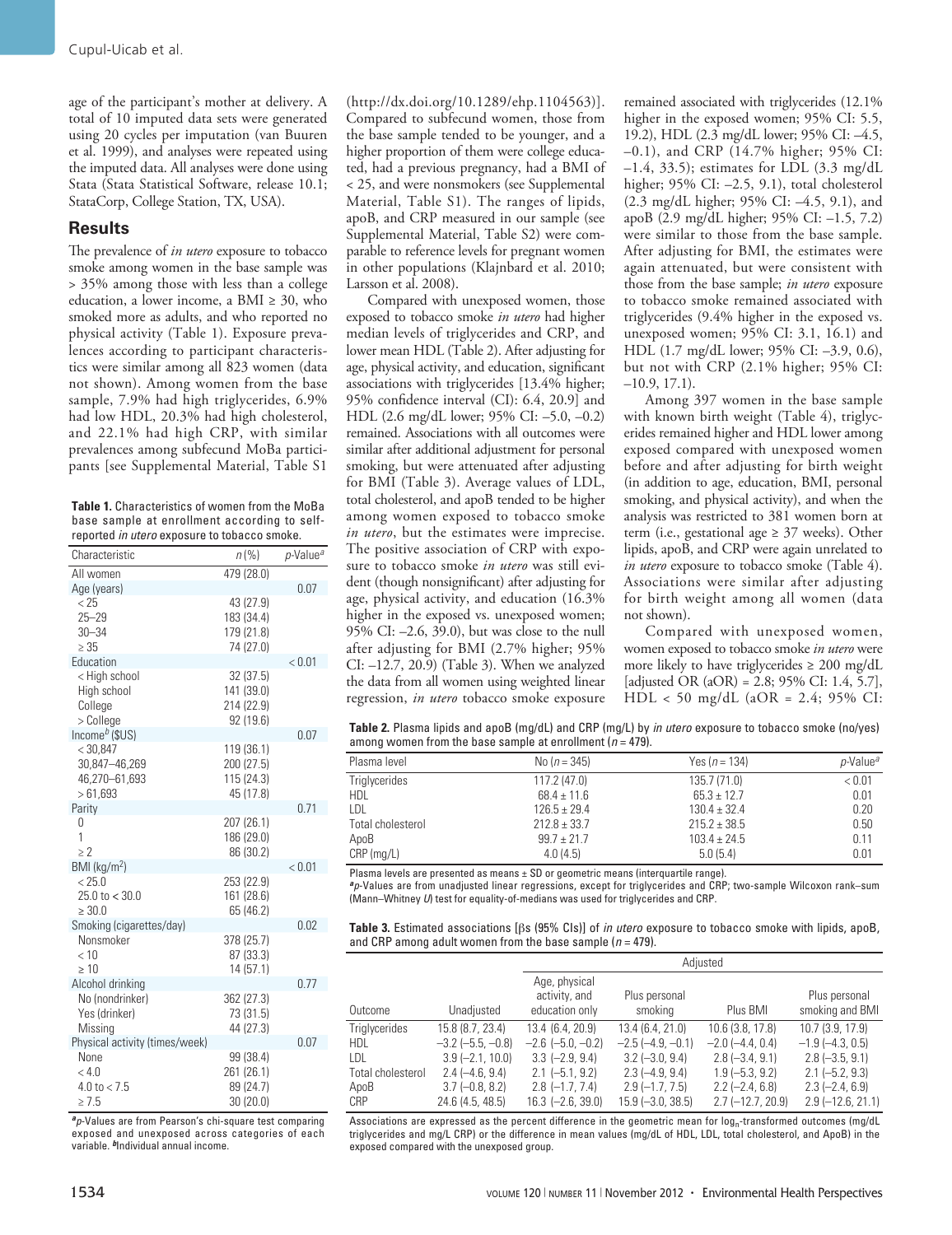1.1, 5.1), and CRP  $\geq 8$  mg/L (aOR = 1.6; 95% CI: 1.0, 2.6); the odds of having cholesterol  $\geq$  240 mg/dL was slightly higher (aOR = 1.4, 95% CI: 0.9, 2.3) among exposed women (Table 5). After additional adjustment for BMI, the association of *in utero* exposure to tobacco with high triglycerides and low HDL remained statistically significant, but that was not the case for CRP. In the analysis that included all women, the associations were consistent with those from the base sample (Table 5).

Compared with women who were unexposed and had a BMI of  $<$  25 (kg/m<sup>2</sup>), women exposed to tobacco smoke *in utero* tended to have higher odds of high triglycerides, low HDL, and high total cholesterol regardless of their BMI (< 25 or  $\geq$  25), whereas women with BMI  $\geq$  25 tended to have higher odds of high CRP regardless of their exposure; the confidence intervals, however, were wide (Table 6). Among unexposed women, higher BMI ( $\geq 25$  kg/m<sup>2</sup>) was also associated with higher odds of having high triglycerides, low HDL, and high total cholesterol.

Estimates from models adjusted for participant's age and physical activity only (the minimum sufficient adjustment set based on a DAG), fell between unadjusted estimates and estimates adjusted for age, education, and physical activity [triglycerides: 15.3% higher in the exposed vs. unexposed women (95% CI: 8.1, 22.9); HDL: 2.9 mg/dL lower (95% CI: –5.2, –0.5); and CRP: 20.8% higher (95% CI: 1.2, 44.1)]. The results from Tables 3 and 5 remained essentially the same after additional adjustment for gestational week at blood draw and income (data not shown). The results obtained from the multiple imputation analyses were comparable to those observed based on complete data (data not shown). Among women selected as cases (i.e., subfecund), *in utero* exposure to tobacco smoke was not associated with any outcome before or after adjusting for BMI; after BMI was added to the models, the signs of the estimates for triglycerides, HDL, and CRP were in the direction opposite to those shown before adjusting for BMI [see Supplemental Material, Table S3 (http://dx.doi.org/10.1289/ehp.1104563)].

#### **Discussion**

In the present study, exposure to tobacco smoke *in utero* was associated with higher triglycerides and lower HDL during adulthood in a population of pregnant women. These adverse alterations in plasma lipids are compatible with the metabolic syndrome, and therefore of clinical relevance. The odds of having elevated triglycerides or low HDL levels were doubled among women exposed to tobacco smoke *in utero* as compared with unexposed women. Plasma LDL, total cholesterol, and apoB were not associated with the exposure in the adjusted analyses. Women exposed to

tobacco smoke *in utero* also tended to have higher CRP, although this association was explained by the association of the exposure with BMI.

An adverse lipid profile early in life has been reported among children and adolescents exposed to tobacco smoke *in utero* as well as among those exposed to parental smoking during childhood (Huang et al. 2007; Metsios et al. 2011). Among 8,815 men and women (approximately 45 years of age) from the 1958 British birth cohort, *in utero* exposure to tobacco smoke was associated with high triglycerides and low HDL, although the latter was limited to women (Power et al. 2010). However, after accounting for life-time covariates and potential mediators (e.g., birth weight, gestational age, breastfeeding, education, physical activity, personal smoking) simultaneously in the analysis, these

associations were weaker and no longer statistically significant (Power et al. 2010). Similarly, among 3,824 men and women (approximately 23 years of age) from a Brazilian birth cohort, *in utero* exposure to tobacco smoke was associated with low HDL in women but not in men; this association was also weakened and no longer statistically significant after accounting for confounders and potential mediators (e.g., birth weight, physical activity, personal smoking, BMI, waist circumference) (Horta et al. 2011). In the present study, the positive association between triglycerides and *in utero* exposure to tobacco smoke was consistent and remained after all adjustments; it was also supported by our analysis using the recommended clinical cut point used to define high triglycerides ( $\geq 200 \text{ mg/dL}$ ) (NCEP 2001). As reported in previous studies (Horta et al. 2011; Power et al. 2010), the association between

**Table 4.** Adjusted*a* coefficients [bs (95% CIs)] for lipids, apoB, and CRP by *in utero* exposure to tobacco smoke among women from the MoBa base sample with available birth weight.

|                      | All women with available birth weight ( $n = 397$ ) | Women born at term<br>$(n = 381)^b$                    |                              |
|----------------------|-----------------------------------------------------|--------------------------------------------------------|------------------------------|
| Outcome              | Before adjusting<br>for birth weight                | Adjusted<br>for birth weight <sup><math>c</math></sup> | Adjusted<br>for birth weight |
| <b>Triglycerides</b> | $11.1$ (3.6, 19.1)                                  | 9.5(2.1, 17.4)                                         | $10.2$ (2.6, 18.5)           |
| HDL                  | $-3.2$ ( $-5.9$ , $-0.6$ )                          | $-3.6$ ( $-6.3$ , $-0.9$ )                             | $-4.2$ ( $-7.0$ , $-1.4$ )   |
| LDL                  | $0.9$ (-5.6, 7.5)                                   | $0.0$ (-6.6, 6.6)                                      | $-1.8$ ( $-8.6$ , 5.1)       |
| Total cholesterol    | $-0.7$ $(-8.3, 6.8)$                                | $-2.1$ $(-9.7, 5.5)$                                   | $-3.6$ ( $-11.5$ , 4.3)      |
| ApoB                 | $1.0 (-3.8, 5.8)$                                   | $0.5(-4.3, 5.4)$                                       | $-0.2$ ( $-5.2$ , 4.8)       |
| CRP                  | $5.0$ (-12.3, 25.7)                                 | $3.4 (-13.9, 24.1)$                                    | $0.4 (-16.7, 21.0)$          |

Associations are expressed as the percent difference in the geometric mean for log<sub>n</sub>-transformed outcomes (mg/dL triglycerides and mg/L CRP) or the difference in mean values (mg/dL of HDL, LDL, total cholesterol, and ApoB) in the exposed compared with the unexposed group.

*<sup>a</sup>*All models were adjusted for age, education, physical activity, smoking, and BMI at blood draw. *b*Gestational age ≥ 37 weeks. *c*Additionally adjusted for participant's gestational age at birth.

| Table 5. Adjusted <sup>8</sup> ORs (95% CIs) for selected lipids and CRP by <i>in utero</i> exposure to tobacco smoke |  |  |
|-----------------------------------------------------------------------------------------------------------------------|--|--|
| among MoBa participants.                                                                                              |  |  |

|                                    |       | Base sample ( $n = 479$ )   |                     |         | All women $(n = 823)^b$     |                     |  |
|------------------------------------|-------|-----------------------------|---------------------|---------|-----------------------------|---------------------|--|
| Outcome                            | $n^c$ | Before adjusting<br>for BMI | Adjusted<br>for BMI | $n^{c}$ | Before adjusting<br>for BMI | Adjusted<br>for BMI |  |
| Triglycerides $\geq 200$ mg/dL     | 38    | 2.8(1.4, 5.7)               | 2.5(1.3, 5.1)       | 72      | 2.5(1.3, 4.7)               | 2.2(1.2, 4.3)       |  |
| $HDL < 50$ mg/dL                   | 33    | 2.4(1.1, 5.1)               | 2.3(1.1, 5.0)       | 61      | 2.1(1.1, 4.0)               | 2.0(1.0, 4.1)       |  |
| Total cholesterol $\geq$ 240 mg/dL | 97    | 1.4(0.9, 2.3)               | 1.4(0.8, 2.3)       | 159     | 1.4(0.9, 2.2)               | 1.4(0.9, 2.2)       |  |
| $CRP \geq 8$ mg/L                  | 106   | 1.6(1.0, 2.6)               | 1.2(0.7, 2.1)       | 197     | 1.6(1.1, 2.5)               | 1.2(0.8, 2.0)       |  |

*<sup>a</sup>*All models were adjusted for age, education, physical activity, and smoking. *b*Logistic regression models weighted for sampling probability. *c*Number of participants classified as having the outcome.

**Table 6.** Adjusted*a* ORs (95% CIs) for selected clinical chemistries by *in utero* exposure to tobacco smoke and BMI (< 25 and  $\geq$  25 kg/m<sup>2</sup>) among adult women.

| <i>In utero</i> exposure to<br>tobacco smoke/BMI | $\eta$ | <b>Triglycerides</b><br>$\geq$ 200 mg/dL | <b>HDL</b><br>$< 50$ mg/dL | Total cholesterol<br>$\geq$ 240 mg/dL | CRP<br>$\geq 8$ mg/L |
|--------------------------------------------------|--------|------------------------------------------|----------------------------|---------------------------------------|----------------------|
| Base sample                                      | 479    |                                          |                            |                                       |                      |
| Unexposed/BMI $<$ 25                             | 195    | 1.0                                      | 1.0                        | 1.0                                   | 1.0                  |
| Unexposed/BMI $\geq$ 25                          | 150    | 3.5(1.2, 10.3)                           | 2.5(0.9, 6.9)              | 1.5(0.9, 2.7)                         | 4.0(2.2, 7.1)        |
| Exposed/BMI < 25                                 | 58     | 4.7(1.4, 15.7)                           | 4.4(1.4, 14.4)             | 1.7(0.8, 3.5)                         | 1.1(0.4, 2.8)        |
| Exposed/BMI $\geq$ 25                            | 76     | 6.9(2.3, 20.6)                           | 3.5(1.2, 10.7)             | 1.7(0.9, 3.4)                         | 6.1(3.2, 12.0)       |
| All women <sup>b</sup>                           | 823    |                                          |                            |                                       |                      |
| Unexposed BMI < 25                               | 318    | 1.0                                      | 1.0                        | 1.0                                   | 1.0                  |
| Unexposed BMI $\geq$ 25                          | 265    | 3.1(1.2, 7.8)                            | 2.5(1.0, 6.1)              | 1.5(0.9, 2.4)                         | 4.0(2.4, 6.9)        |
| Exposed BMI < 25                                 | 98     | 3.8(1.4, 10.8)                           | 3.8(1.3, 11.1)             | 1.7(0.9, 3.2)                         | 1.2(0.5, 2.6)        |
| Exposed BMI $\geq$ 25                            | 142    | 5.5(2.1, 14.0)                           | 3.2(1.2, 8.2)              | 1.7(0.9, 3.1)                         | 6.1(3.3, 11.2)       |
|                                                  |        |                                          |                            |                                       |                      |

*<sup>a</sup>*All models were adjusted for age, education, physical activity, and smoking. *b*Logistic regression models weighted for sampling probability.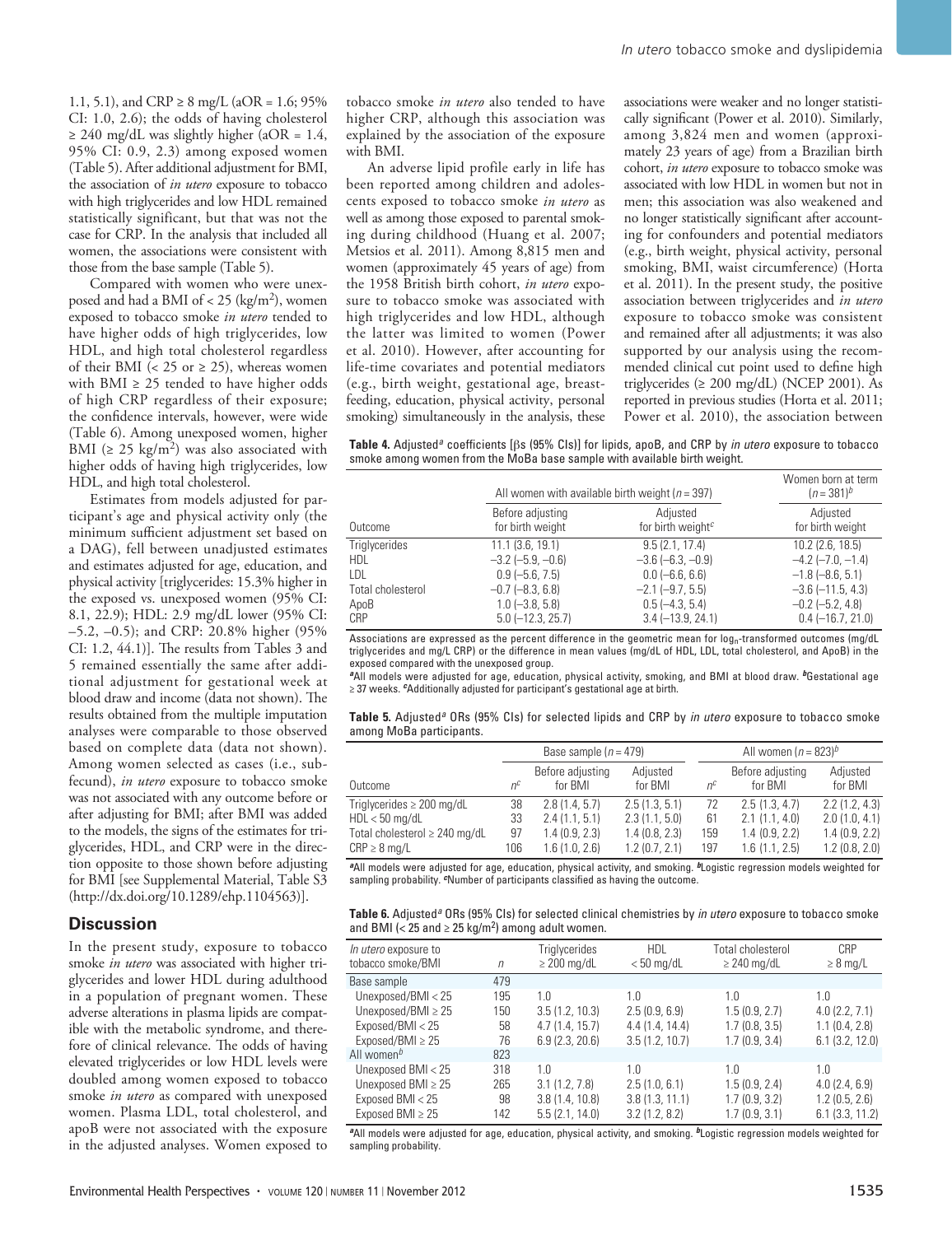reduced HDL and exposure to tobacco smoke *in utero* may not be independent of adult BMI; however, when using the recommended cut point for defining low HDL (for women, < 50 mg/dL) (NCEP 2001) the odds were doubled among exposed compared with unexposed women.

Our results differ from two recent studies where *in utero* exposure to tobacco smoke was associated with total cholesterol in adulthood (Jaddoe et al. 2008; Wen et al. 2010). We observed a positive association between *in utero* exposure to tobacco smoke and total cholesterol, but associations were weak and estimates were imprecise. Jaddoe et al. (2008) reported that the association of *in utero* smoking with total cholesterol was stronger among participants with moderate overweight compared to those with normal BMI. In our data, there was no significant departure from additive or multiplicative joint effects of BMI and *in utero* exposure to tobacco smoke. In addition, the odds of having high cholesterol among women exposed to tobacco smoke *in utero* were similar when the BMI was < 25 and  $\geq$  25 kg/m<sup>2</sup>.

Whether *in utero* exposure to tobacco smoke (or parental smoking during childhood as a surrogate of *in utero* exposure) is a risk factor for metabolic syndrome during adulthood remains unclear (Hunt et al. 2006; Power et al. 2010). We did not have data on blood pressure, fasting glucose, or central obesity, which are also components of the metabolic syndrome in addition to plasma triglycerides and HDL (Alberti et al. 2009). However, a higher prevalence of hypertension and obesity in relation to tobacco smoke *in utero* has been previously reported among 74,023 women enrolled in MoBa, which included some of the participants in the present analysis (Cupul-Uicab et al. 2012).

In animals, fetal exposure to nicotine at doses relevant to humans (i.e., serum cotinine levels of 136–300 ng/mL as found among moderate to heavy smokers) results in long-term metabolic alterations in adulthood that are consistent with components of the metabolic syndrome in humans (Bruin et al. 2010). In humans however, other less studied constituents of tobacco smoke such as carbon monoxide might also contribute to adverse lipid profiles (i.e., carbon monoxide is associated with fetal hypoxia, which can increase oxidative stress and potentially alter lipid metabolism in the fetus) (Chelchowska et al. 2011; Wen et al. 2010).

As in other observational studies, causal associations cannot be established with these data. It is possible that *in utero* exposure to tobacco smoke is acting as a marker of socioeconomic disadvantage during childhood, and the latter may be related to a higher risk for adult disease (Donovan and Susser 2011). Lifetime socioeconomic status of the

participants was not available in MoBa. As shown in previous studies and in the present study, adjusting for factors such as BMI usually leads to weaker associations; however, the appropriateness of adjusting for risk factors that are affected by the exposure is debatable (Cole and Hernan 2002).

Estimated effects of exposure in conjunction with BMI showed strong associations of *in utero* exposure to tobacco smoke with high triglycerides (aOR = 4.7; 95% CI: 1.4, 15.7) and reduced HDL (aOR = 4.4; 95% CI: 1.4, 14.4) among women with normal BMI (Table 6). The combined estimate was consistent with additive effects of BMI and exposure on triglycerides and HDL, but the statistical power of the study for evaluation of interaction was limited. High BMI was associated with high CRP regardless of exposure, and the combined estimate suggests a weak association between *in utero* exposure to tobacco smoke and high CRP among overweight or obese women.

Although exposure data were collected retrospectively, reported exposure to maternal tobacco smoke *in utero* by the adult offspring has been shown to be valid (Simard et al. 2008); and previous analyses from MoBa participants also supports the validity and reproducibility of self-reported exposure to tobacco smoke *in utero* (Cupul-Uicab et al. 2011a, 2011b). An analysis of data from multiple populations indicated that birth weight is 149 g lower, on average, in children whose mothers smoked during pregnancy compared with children whose mothers did not smoke (Kramer 1987). The estimated average 181-g reduction in birth weight associated with *in utero* exposure to tobacco smoke in a subset of 11,082 MoBa participants indirectly supports the validity of self-reported *in utero* exposure (Cupul-Uicab et al. 2011b). The reproducibility of self-reported *in utero* exposure to tobacco smoke among MoBa participants who completed questionnaires for multiple pregnancies was high (weighted  $\kappa$  = 0.80) (Cupul-Uicab et al. 2011b). The intensity of *in utero* exposure to tobacco smoke was not ascertained in MoBa; therefore we were unable to assess a dose–response relationship.

The prevalence of *in utero* exposure to tobacco smoke in the present study (28% in the base sample) was similar to that for the MoBa cohort as a whole (approximately 27.8%), but the association between *in utero* exposure to tobacco smoke and obesity was slightly stronger in the base sample  $(aOR = 2.0;$ 95% CI: 1.10, 3.77) than in the full MoBa cohort (aOR = 1.53; 95% CI: 1.45, 1.61) (Cupul-Uicab et al. 2012). As expected, physical activity was associated with higher HDL and lower triglycerides, cholesterol, and LDL in the present study (data not shown).

Among subfecund women (i.e., with a time to pregnancy > 12 months), *in utero*

exposure to tobacco smoke was not associated with lipid, apoB, or CRP levels. Subfecund women are more likely to have conditions associated with lipid alterations (e.g., polycystic ovary syndrome) (Norman et al. 2007) that are probably stronger predictors of the outcomes than *in utero* exposure to tobacco smoke, which may explain the lack of association among this subset of women.

In the present study, lipids were measured in nonfasting plasma specimens. Although triglycerides are known to be higher in the postprandial period, a recent prospective study among 26,509 women suggests that nonfasting triglycerides may be a better predictor of cardiovascular events (Bansal et al. 2007). The impact of adjusting for recent food consumption on associations between *in utero* exposure to tobacco smoke and components of the metabolic syndrome was negligible in the 1958 British cohort, a previous study that also measured lipids in nonfasting samples (Power et al. 2010). Because the cutoff points to define high triglycerides are based on fasting levels of triglycerides, potential misclassification of this outcome may be a concern; however, this might not be a concern for our analysis based on the continuous outcome. Furthermore, our results may not be directly comparable to those from fasting subjects or from non-pregnant women, and they may not be generalizable to non-pregnant women. Whether or not metabolic syndrome is a real entity (Kahn et al. 2005), clearly hypertriglyceridemia is an independent risk factor for coronary heart disease (NCEP 2001).

## **Conclusion**

Women exposed to tobacco smoke *in utero* were more likely to have high triglycerides and low HDL as adults. These adverse alterations in plasma lipids are compatible with metabolic syndrome and may have implications for future cardiovascular disease among the exposed.

#### **References**

- Alberti KG, Eckel RH, Grundy SM, Zimmet PZ, Cleeman JI, Donato KA, et al. 2009. Harmonizing the metabolic syndrome: a joint interim statement of the International Diabetes Federation Task Force on Epidemiology and Prevention; National Heart, Lung, and Blood Institute; American Heart Association; World Heart Federation; International Atherosclerosis Society; and International Association for the Study of Obesity. Circulation 120(16):1640–1645.
- Bansal S, Buring JE, Rifai N, Mora S, Sacks FM, Ridker PM. 2007. Fasting compared with nonfasting triglycerides and risk of cardiovascular events in women. JAMA 298(3):309–316.
- Bruin JE, Gerstein HC, Holloway AC. 2010. Long-term consequences of fetal and neonatal nicotine exposure: a critical
- review. Toxicol Sci 116(2):364–374. Chelchowska M, Ambroszkiewicz J, Gajewska J, Laskowska-Klita T, Leibschang J. 2011. The effect of tobacco smoking during pregnancy on plasma oxidant and antioxidant status in mother and newborn. Eur J Obstet Gynecol Reprod Biol 155(2):132–136.
- Cole SR, Hernan MA. 2002. Fallibility in estimating direct effects. Int J Epidemiol 31(1):163–165.
- Cupul-Uicab LA, Baird DD, Skjaerven R, Saha-Chaudhuri P,